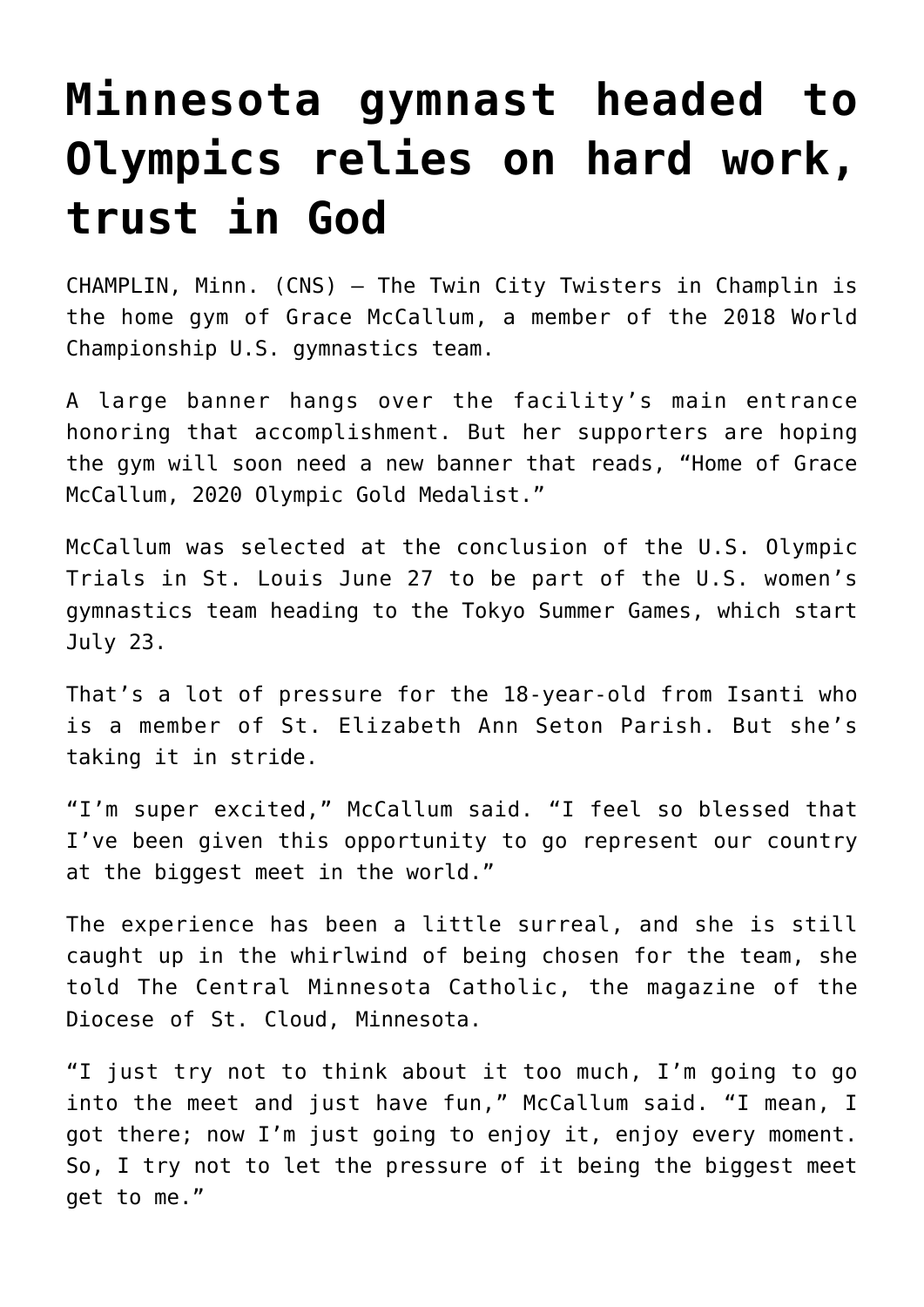She was confident, but still not positive she would make the team going into the trials.

"I knew it was going to be really, really tight between me, MyKayla (Skinner from Arizona), and Kayla (DiCello from Maryland)," she said. "It was basically whoever hit that day. I felt a little bit of pressure, but then I (thought), 'I'm just going to have fun today and just do what I do. Whatever God wants for me, he'll make it happen.' I just had to kind of trust everything."

Her team at the gym is excited to watch her compete in Tokyo.

"I have such a great support system here. They're all super happy and excited," she said. "I really lucked out with the amazing team that I have."

In addition to her team at the gym, McCallum's family will be watching her compete on television. Due to COVID-19 restrictions in place for the Games, no family members are allowed to attend.

"It will be an adjustment, but you know, it's OK," she said. "It's a once-in-a-lifetime experience, so you're going to do whatever you can and you're going to follow all the rules."

Her mom, Sandy, who has only missed one or two of her daughter's gymnastics meets, had planned before the pandemic to travel to Tokyo.

"I'm kind of heartbroken about that and I know she is too, but it's OK," McCallum said. "She'll be cheering me on from home. It would be nice to have her in the stands so I could see her up there."

Japan announced July 8 that the Olympics will proceed under a state of emergency and without any spectators at events in Tokyo due to concerns about the coronavirus. The protocols put in place for the athletes are very strict, too, McCallum said.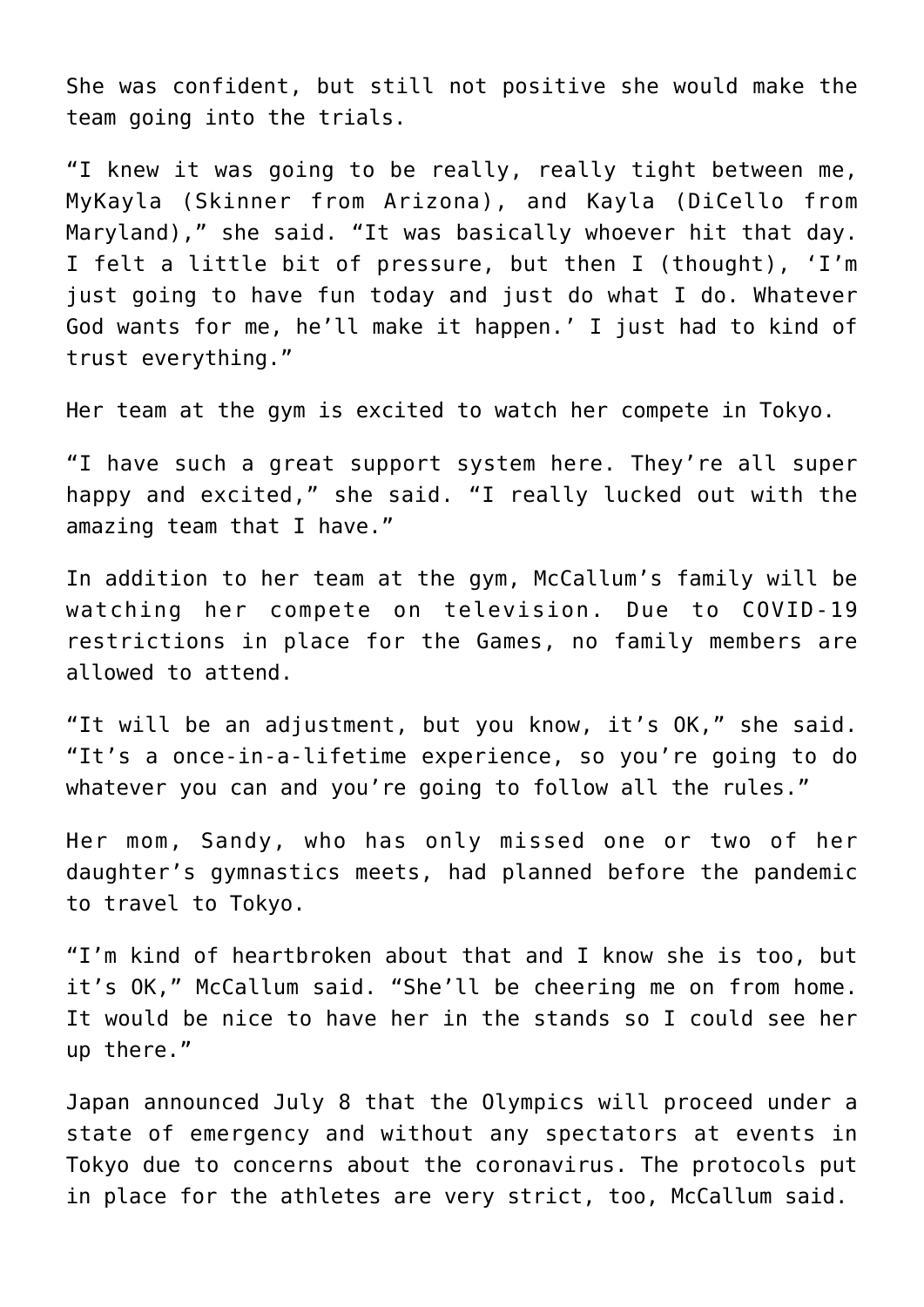Members of the team will be tested before they leave the U.S. July 14, as well as when they arrive in Tokyo. Their temperatures will be monitored and activity limited, she said.

"I think this is a great team. We all work together really well and get along super well," she said. "That's going to be important because we're stuck in our rooms when we're in Tokyo. We go from the hotel to the training facility and that's it. We're not even allowed off the floor in the hotel."

The pandemic has presented many other challenges, including keeping in shape to be ready for the rescheduled Games.

"It's been hard having this whole last year all over the place," she said. "But our gym did an amazing job with keeping us in shape. We did lots of at-home workouts … so it wasn't super hard when we came back."

McCallum, disappointed the Olympics were postponed last year, said she had to trust her in faith and God's timing. She planned to compete in 2020 and then take a year off to let her body recover before heading to college at the University of Utah.

Now she'll head there in the fall without that recovery year, but she is still excited for the school year to start.

She looked at the university because of its gymnastics program — teammate MyKayla Skinner is an alum — but she also was impressed by the medical program. And she felt at home there, she said.

"I knew I wanted to go in the medical field somewhere because I feel, as a gymnast, you already know so much about your body," McCallum said. "I would love to be able to help other athletes because I know what they're going through. I know their pains, and so I think it would be really cool to help them in any way I can."